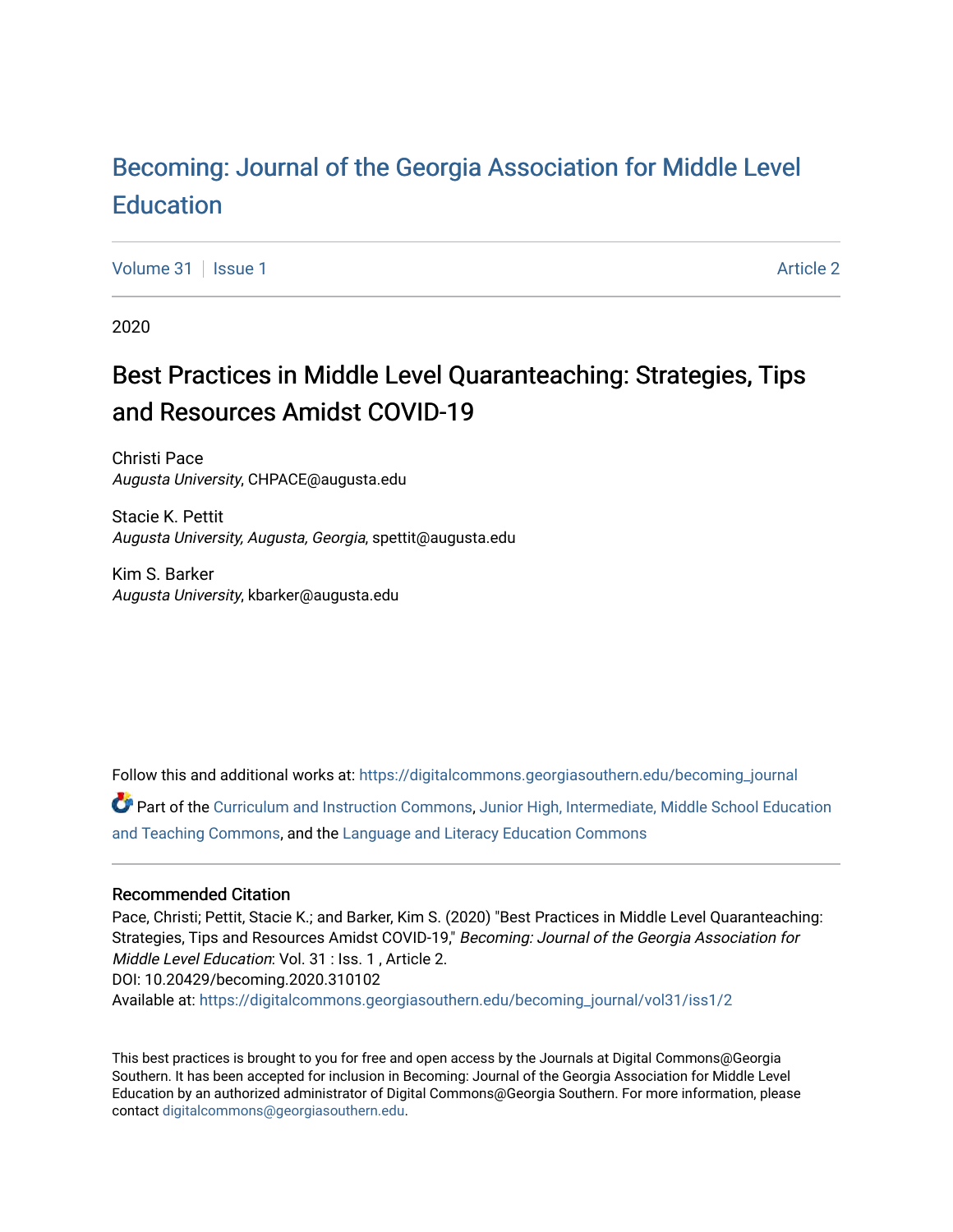## **Best Practices in "Quaranteaching": Strategies, Tips and Resources Amid COVID-19**

Christi L. Pace Stacie K. Pettit Kim Barker Augusta University

#### **Abstract**

School closings resulting from the COVID-19 pandemic have forced teachers across the world to scramble to shift their face-to-face classes online. This rapid transition to what we call "quaranteaching" has left teachers little time to prepare for virtual teaching and learning. Acknowledging this challenge, in this article we share steps, strategies, tips, and resources to support and empower middle grades educators to successfully continue the online instruction (more accurately called "crisis teaching") they have begun. We offer approaches to implementing collaboration, differentiation, and personalized learning, as well as approaches for authentically assessing student learning in a virtual learning environment. Issues such as access and equity are discussed, and unit ideas are shared. The skills and tools middle level educators are sharpening will likely also be used in subsequent years even when a health crisis is not in effect. An organized chart with multiple curated technology tools for young adolescents is also included.

*Keywords:* COVID-19, online teaching, virtual learning, online strategies

This past March, COVID-19 blazed into a global pandemic, causing schools across the nation to close their doors. Teachers scrambled to move their face-to-face classes online; this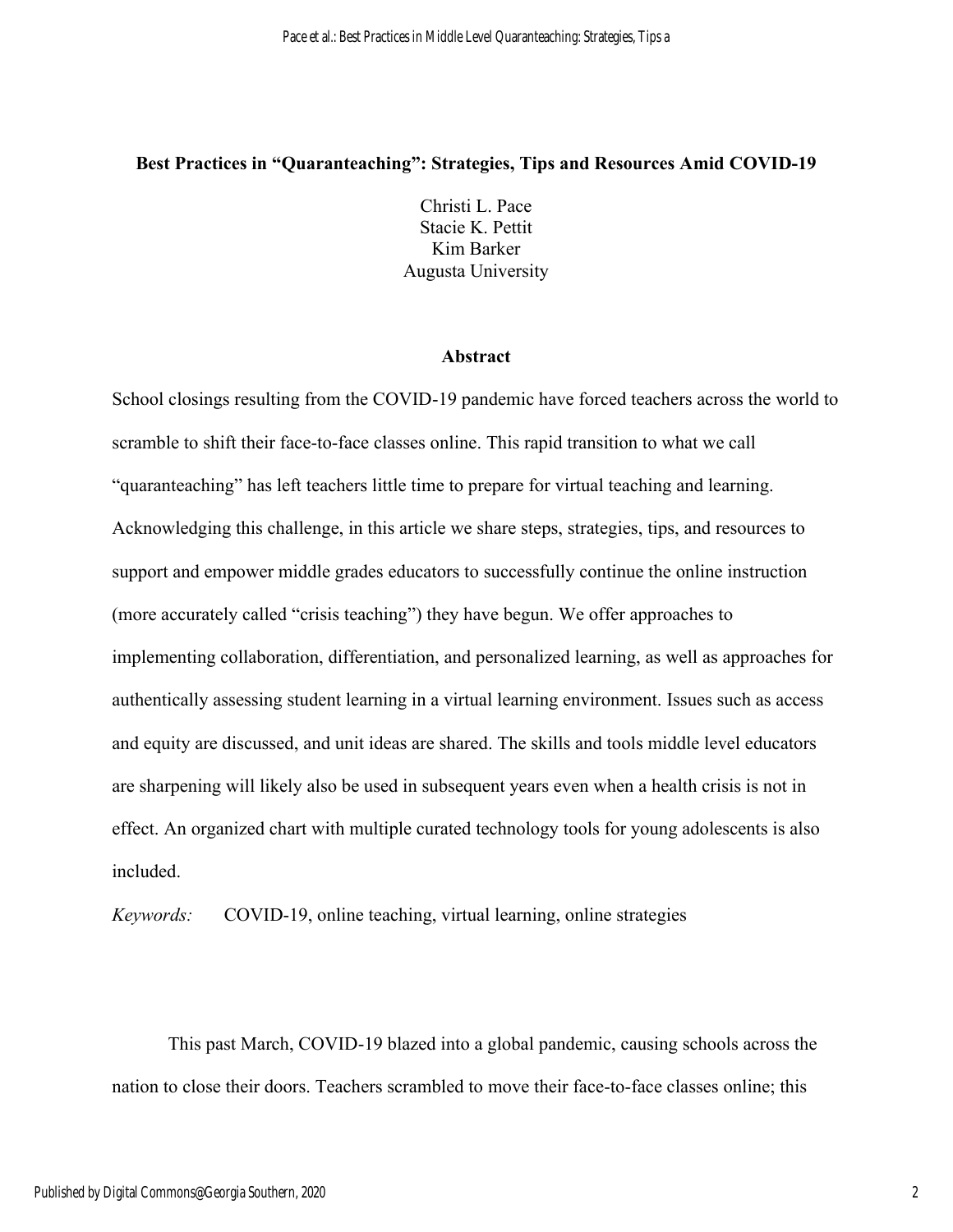abrupt change challenged even technologically savvy middle level teachers. Confined in large part to their homes, equipped only with a computer and the internet, they have been "quaranteaching" ever since. During this difficult time, we know that educators across the nation need support, so while we do not want to downplay the intricate nature of online teaching, we aim to provide strategies, tips, and resources that we hope will empower confidence in middle level teachers so that they may be encouraged to refine their lessons in this very necessary time of virtual teaching and learning. As middle school educators, we know the importance that the curriculum remains challenging, exploratory, integrative, and relevant (NMSA, 2010) no matter the platform or situation. We begin with steps for getting your virtual class up and running, then move into best practice approaches, and conclude with challenges and opportunities for online learning.

#### **Steps for Implementing Online Instruction**

 Just as there is no single way to set up your face-to-face classroom, the same holds true when designing your virtual learning environment. Many best practice approaches used in traditional classroom settings also can be effectively applied in the virtual environment; yet, how they are applied to online teaching and learning differs (Goodyear et al., 2001). So, if as a teacher you are just beginning or perhaps deciding to reset, you need not discard all of the effective practices you currently use in your face-to-face classes. Pace and Pettit (2020) suggest using the acronym "FLIP" (first established by the Flipped Learning Network, 2014) to encourage educators to start with a Flexible environment, create the Learning culture, Integrate Intentional learning, and harness your Professional educator self. We want to expand on these suggestions assuming the basic structures of online instruction, such as a learning platform and internet, are in place.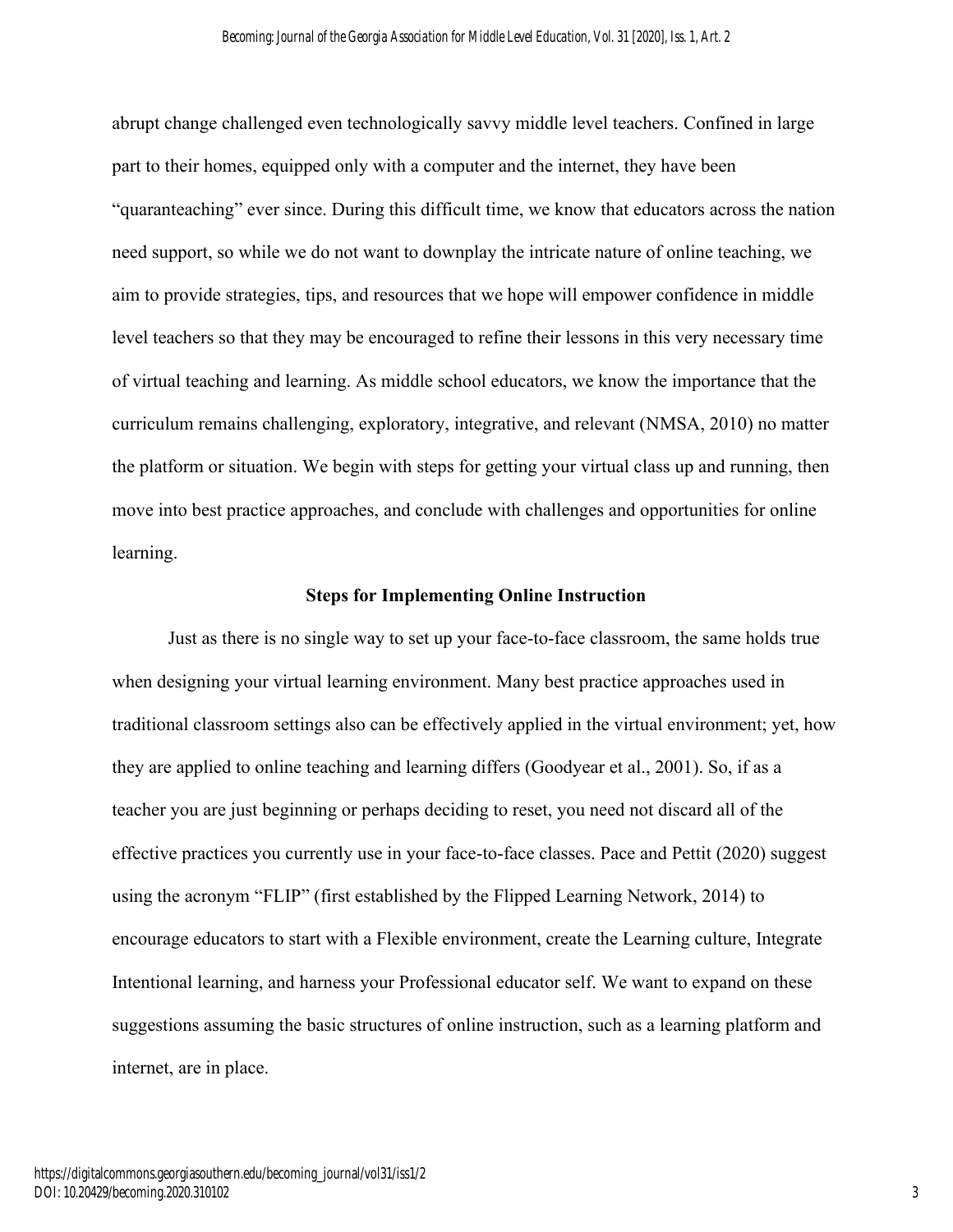#### **Organizing Your Online Classroom**

One of the best ways we have found for structuring online teaching and learning is to organize the content into specific modules. We suggest using your pacing guide as a starting point to develop modules that correlate with each unit's various concepts, topics, or skills. It is also a good idea to include standards, learning goals, and a brief description of what students can expect to learn. Then, plan your assessments and add the content, which includes all your teaching and learning activities and resources. At minimum, we suggest designating a distinct section or page on your learning platform for each of the following: class information and announcements, content, and assessments. We also highly recommend adding a separate "discussions" area to foster collaboration, which we discuss in the next section.

#### **Creating a Positive Culture for Learning**

 As teachers, we understand the importance of developing a positive learning environment to help produce optimal learning. One way to achieve this is to personalize the learning space and to make it aesthetically pleasing by adding color, student-friendly fonts, and images that speak to middle graders. This sets the tone and invites learners to log on. You might even consider adding an "About Me" page that includes interesting facts about yourself and adding personal pictures to give students a sense of your presence, which is extremely important since they most likely will not be able to see you in real time.

Because of its positive effect on learning outcomes, developing rapport with your middle graders also helps shape the virtual learning climate. Strong teacher-student rapport has shown positive effects on persistence and learning outcomes in distance learning contexts (Ratliff, 2018). In the traditional classroom setting, teachers often use verbal and non-verbal expressions and gestures to communicate messages. A teacher's smile or a nod of the head, for example,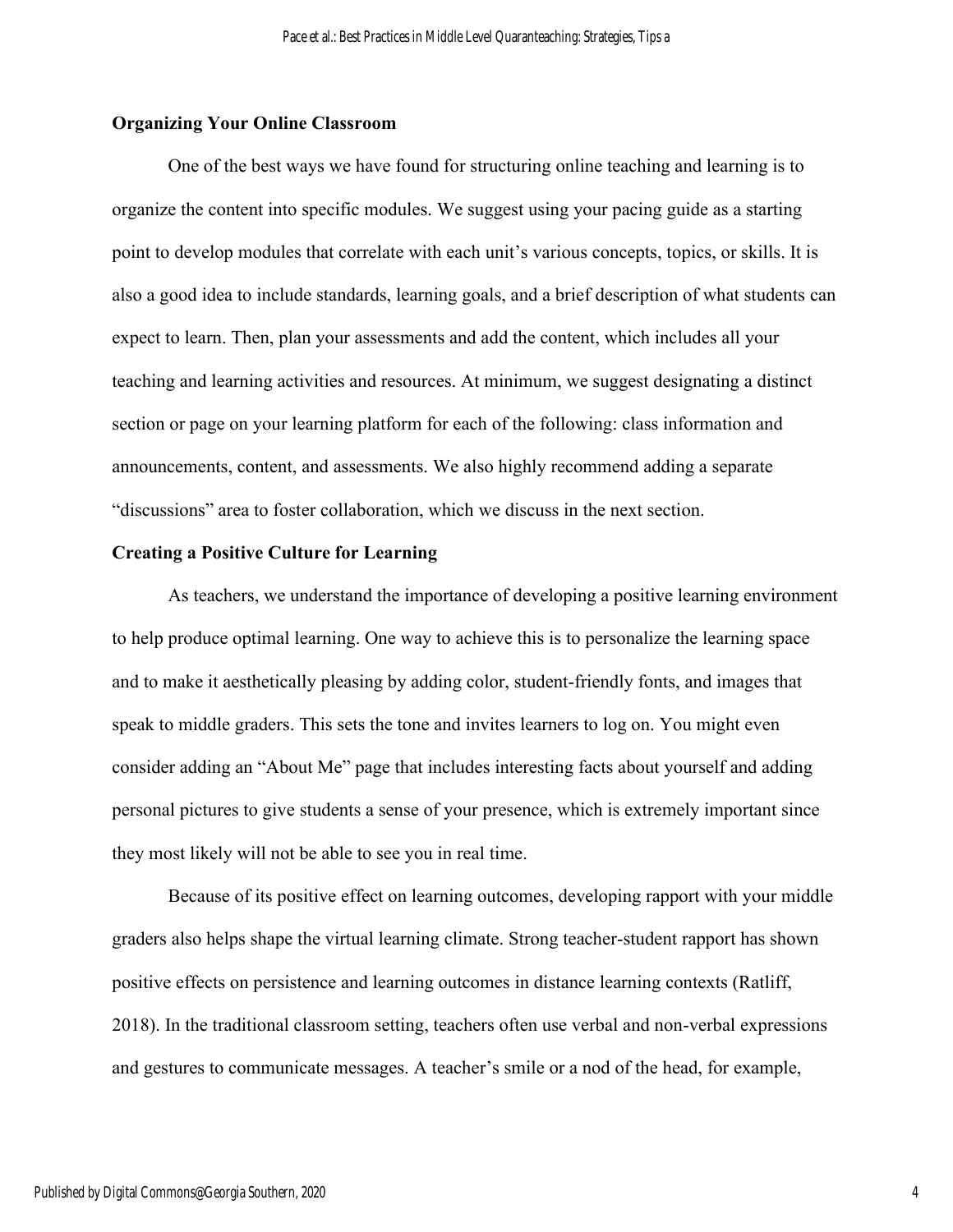signals approval and can be used to reinforce a student's comment or behavior. Yet, these nonverbal cues are often void in online learning environments (Betts, 2009), which means teachers must find alternate ways to use communication to build rapport. Darby (2020) suggests these tips:

- 1. Include announcements each week about upcoming topics and/or to review previous learning.
- 2. Answer students' questions and/or online postings in a timely manner.
- 3. Let students know when they can meet with you, either by establishing online office hours and/or scheduling an appointment.
- 4. Create and post videos that explain assignments.
- 5. Provide timely assessment and feedback.
- 6. Engage in online discussions.

 Other strategies for building rapport include incorporating asynchronous discussion boards and dedicating a space where students can ask questions and receive replies from you and their peers. You might consider integrating a virtual graffiti board where students can write messages, poems, or song lyrics, for example. Because many middle graders tend to feel vulnerable during adolescence, having a space where they can express their ideas, thoughts, feelings, and creativity allows them to feel connected and gives them autonomy. It is important to set clear ground rules and consequences, though, for what can and cannot be posted and then remember to monitor the space. Drawing from middle graders' fondness for social media, you might try having them create a podcast or Voicethread about themselves, similar to your "All About Me" page, as a fun way to foster community and engagement. Ultimately, putting in place viable avenues for teachers and students to communicate with and among one another is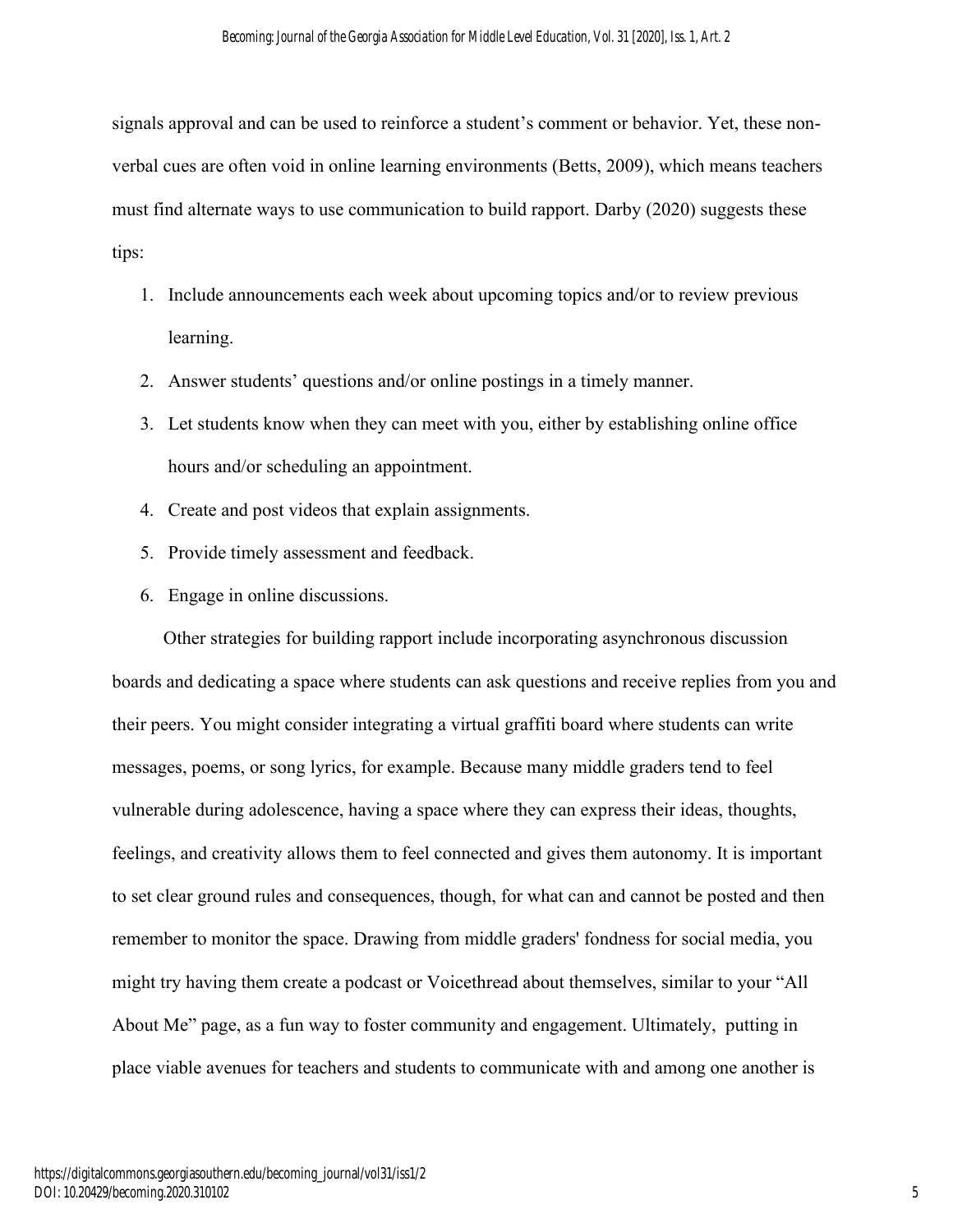vital to the success of achieving a positive learning culture. And, as anyone who has ever taught middle school knows, developing strong rapport is essential for engaging students in learning, which we discuss next.

#### **Engaging Middle Graders in Purposeful Learning**

 When planning your instructional activities, it is important to strive for enthusiastic student engagement that matches learning goals. Choice boards and high-interest novel studies work well to encourage middle graders to participate in virtual learning. The key word here is "choice", and when teachers make controlled choices available within instruction, everyone wins. Messer (2020) explains, "Young adolescents thrive when given opportunities to pursue their passions and take ownership of their learning. Significant academic and social growth happen in a middle school classroom where students have a voice about their learning" (p. 4). Novel studies are one way that teachers can incorporate interesting texts with real-world and interdisciplinary connections, an engagement model recommended especially for struggling middle grades readers (Guthrie & Davis, 2003). For example, *[Fever, 1793](about:blank)* (Anderson, 2011) and *[The Immortal Life of Henrietta Lacks](about:blank)* (Skloot, 2017) are fascinating stories that touch on epidemiology and medical research and ethics, hot topics with curricular connections as we live life in quarantine.

Adding an audiovisual component to your online class can also promote purposeful learning. Many sites now offer free live streaming so you can meet with your students in real time (see Curated Materials) and some online platforms now have built-in video capabilities where teachers can record lectures, demonstrations, and messages. You can also use your *iMovie* or *movie maker* and then upload the videos to your learning platform*.* Given middle level learners' enthusiasm and aptitude for technology, having them record their own audios and

6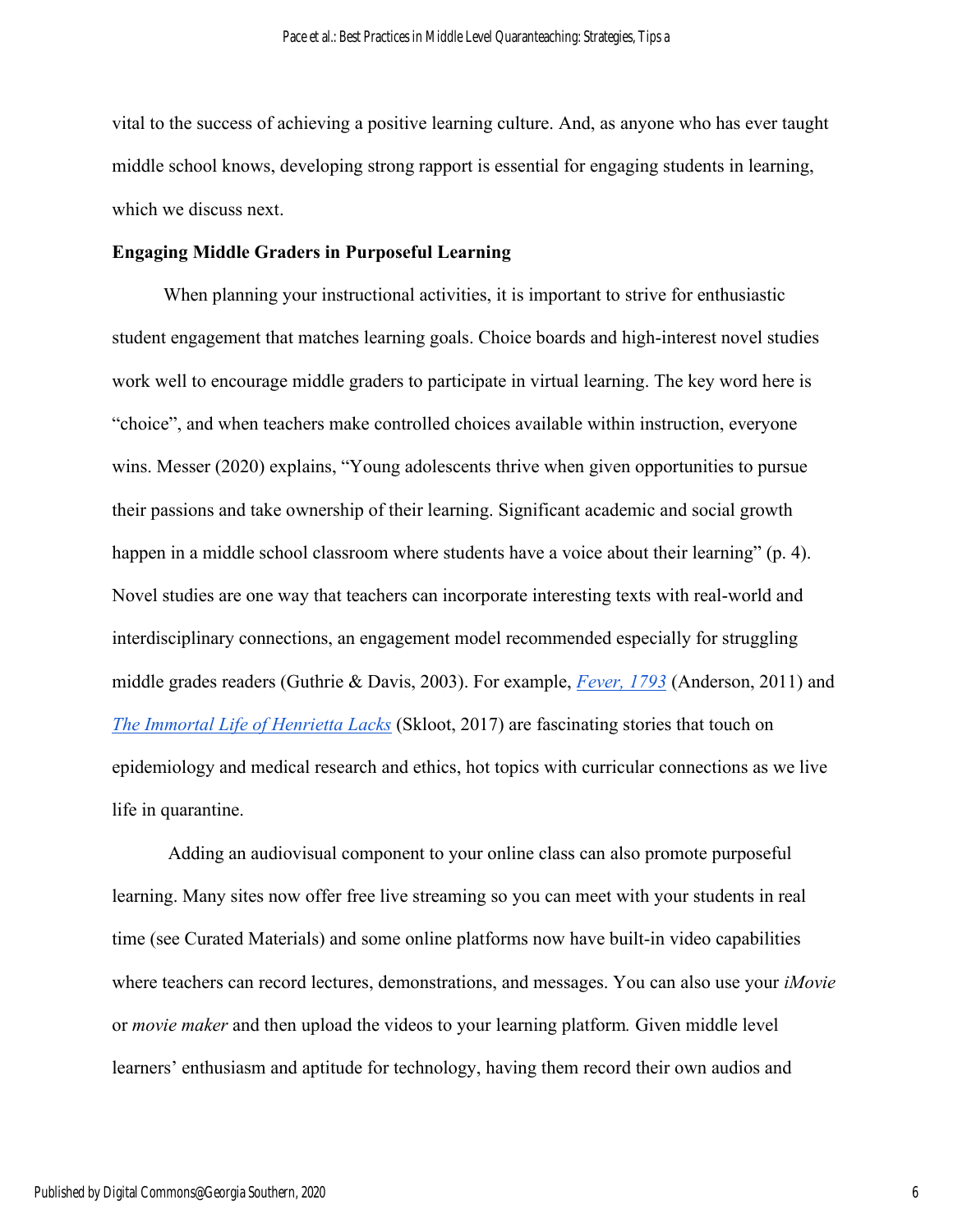videos is a great way to engage them in student-centered learning. Or, perhaps you would like to take your students on a field trip, and now you can by tapping into various sites that offer free virtual field trips to places like th[e](about:blank) [National Gallery of Art, Washington, D.C.,](about:blank) th[e](about:blank) [National](about:blank)  [Women's History Museum,](about:blank) and th[e](about:blank) [Smithsonian National Museum of Natural History.](about:blank)

Online learning that is fun engages learners, but just because an activity is fun doesn't mean that it is purposeful for achieving the intended learning outcomes. Given the many available activities, games, and other information available on the World Wide Web, it's easy to get sidetracked. Regardless of which instructional resources use, it is always a good practice to make sure they support the skills and content of the learning standards and instructional goals.

# **Challenges and Opportunities with Online Learning**

## **Accessibility to Technology**

Many students across the nation do not have access to computers and the internet, which means remote learning is not an option for them. To help combat this challenge, the [National](about:blank)  [Digital Inclusion Alliance \(](about:blank)NDIA), a digital equity advocacy group, recommends families seek assistance through [EveryoneOn,](about:blank) a non-profit organization that has partnered with a variety of internet providers to offer low-cost, affordable access to computers and the internet. The website "About" page states that as a non-profit entity, their "model includes collaborating with diverse national, state, and regional organizations as well as internet service and device providers to design and implement digital inclusion activities" (para. 1). AT&T, Comcast, and Mediacom are just a few companies currently offering services, some for as low as five dollars per month. And, initial access and installation fees are generally waived. To qualify, students must meet certain terms and conditions, such as receive free/reduced lunch through the National School Lunch Program, be enrolled in a Title I school, or qualify for another government assisted program.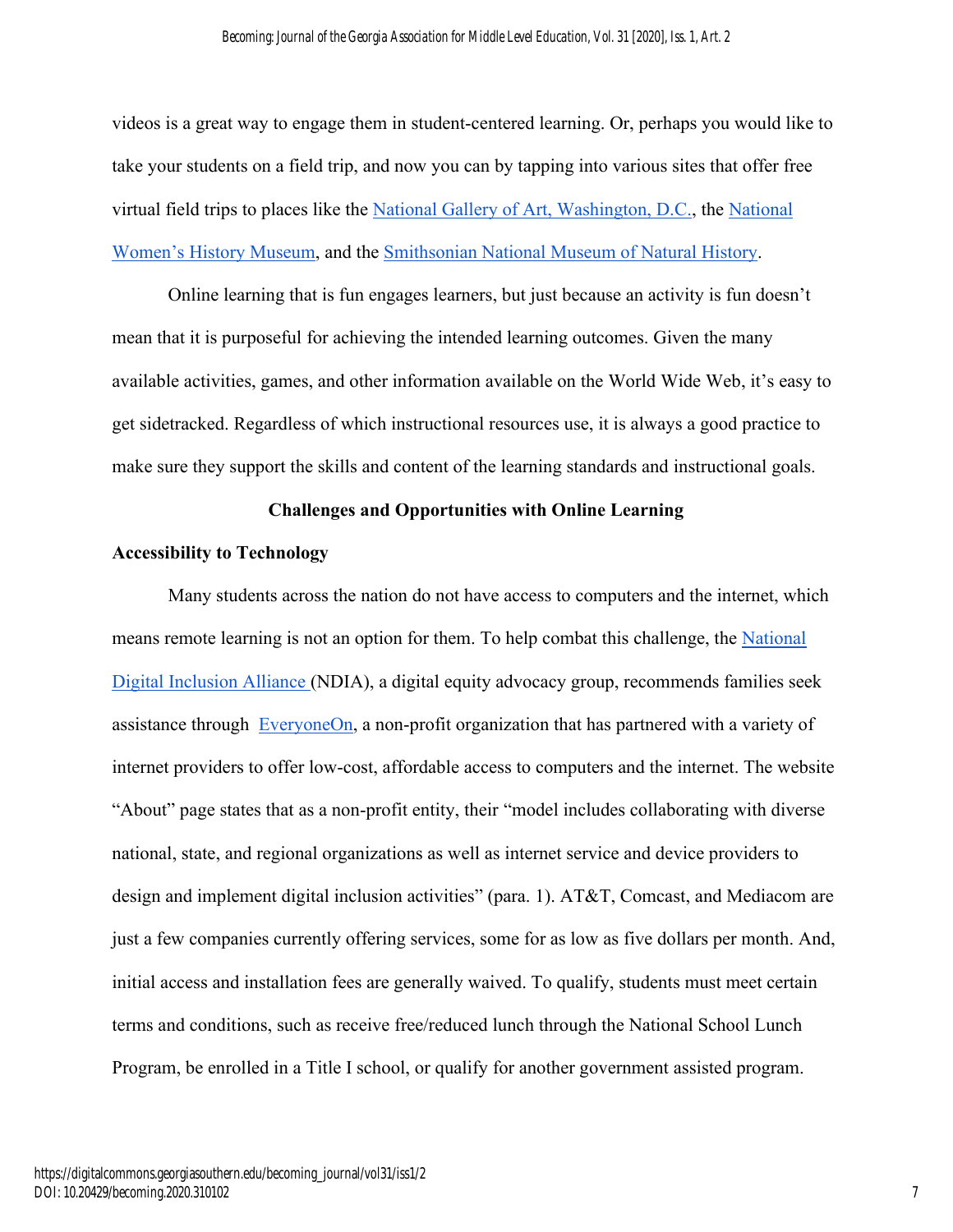Even if all of your students have access to technology and the internet, it is important to be mindful of COVID-19's impact on the very structure of families. It has disrupted the routines of daily life, with many parents now laid off or out of work. The pendulum has shifted to many families just trying to survive.

If students are equipped with the appropriate technology, online learning may open a window of possibility for students with limited access to books. More than 40% of teachers surveyed for the International Literacy Association's research report, "What's Hot In Literacy?" (2020), listed book access as a significant barrier to literacy achievement. Audio books and online read-alouds offer possibilities for students without book access. Since listening comprehension tends to be higher than silent reading comprehension, integrating audio books can foster better understanding of advanced content, increase vocabulary, and build reading skills. Authors of popular series are reading their books chapter by chapter and making the recordings available for free through social media platforms. Lauren Tarshish, author of the popular *I Survived* series, has read *[I survived the sinking of the Titanic](about:blank)* (2011) and is currently reading *I survived the destruction of Pompeii, AD 79* (2014). Tarshish with the help of her friendly dog, Roy, infuses think aloud strategies and even some inquiry challenges within her animated readings.

#### **Assessing Student Progress**

During this COVID-19 pandemic, educators are asking how they should assess student learning. We suggest incorporating exploratory assignments, such as those involving problembased and product-based learning. In his recent AMLE webinar, Rick Wormeli (2020) supports using these more authentic assessments in online learning because they allow students multiple ways to demonstrate understanding. He suggests that teachers then provide feedback in the form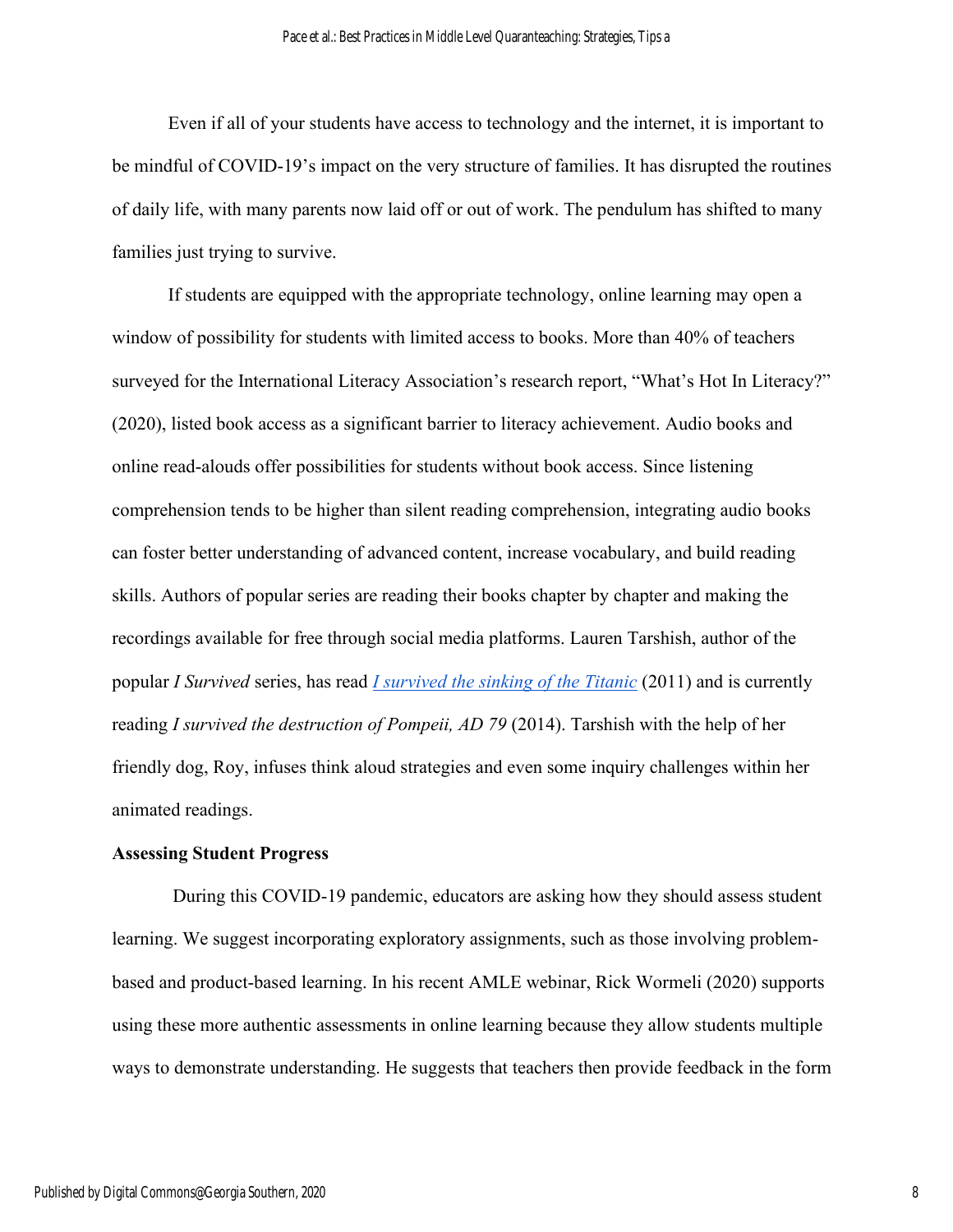of commentary, placing the importance on student growth rather than the more punitive act of grading, which, at this time would not be an accurate representation of a students' knowledge, especially given the divide between students who have access to technology and those who do not. Since many states have lifted the standardized testing requirement for this academic year, teachers might feel more comfortable with the idea of incorporating authentic assessments.

# **Conclusion**

The COVID-19 pandemic has thrust educators into unchartered territory—what we refer to as *quaranteaching*— as we transition what we know about effective middle level teaching into the digital world. The situation is unique; unlike online learning or homeschooling as some may claim, it is more accurately crisis learning and teaching. However, if we hang on to what we know is important for learning—organization, positivity, purpose, and engagement—as we journey into this new environment, perhaps the task will be less like slaying a dragon and more like discovering a whole new world.

## **Table 1** *Curated Resources*

| <b>Online Platforms</b>                | Adobe Connect<br>Google Classroom<br>Edmodo<br>$\bullet$<br>Schoology<br>$\bullet$<br>Microsoft Teams<br>$\bullet$<br>WebEx<br>$\bullet$<br>Wide Open Schools<br>$\bullet$ |
|----------------------------------------|----------------------------------------------------------------------------------------------------------------------------------------------------------------------------|
| <b>Literacy, Audio Books, Articles</b> | <b>Storyline Online</b><br>Newsela<br>$\bullet$<br>New York Times<br>$\bullet$                                                                                             |
| <b>Discussion Boards</b>               | Quicktopic<br>NowComment<br>$\bullet$                                                                                                                                      |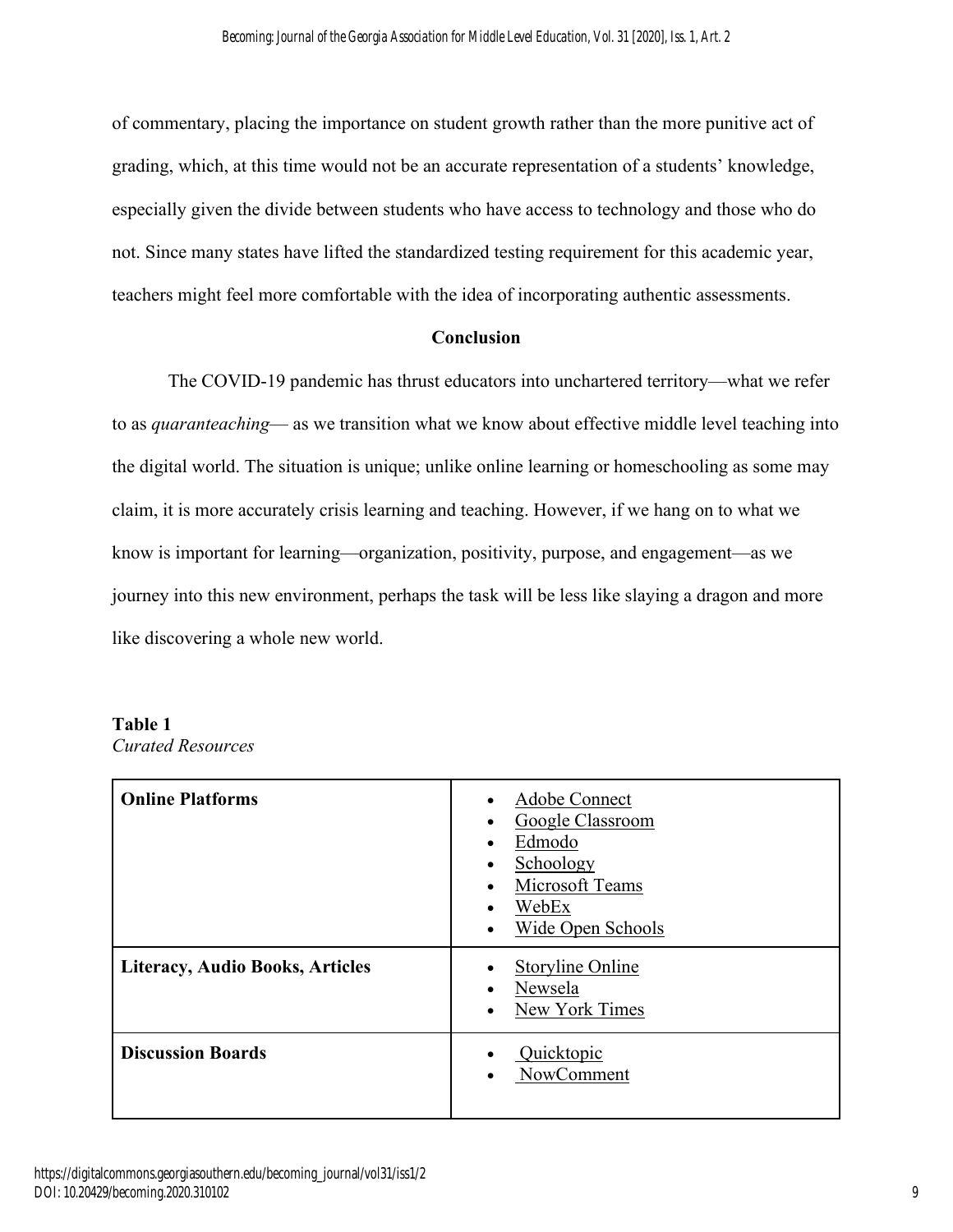| <b>Online Chats</b>                       | <b>Hangouts Meet</b><br>$\bullet$<br>WhatsApp<br>Zoom                                                                                                                                                                                                                                                            |
|-------------------------------------------|------------------------------------------------------------------------------------------------------------------------------------------------------------------------------------------------------------------------------------------------------------------------------------------------------------------|
| <b>Games</b>                              | Kahoot!<br>Quizlet<br>Prodigy<br><b>National Geographic Kids</b><br>$\bullet$<br><b>Brainpop</b><br>Gimkit                                                                                                                                                                                                       |
| <b>Simulations</b>                        | Phet simulations                                                                                                                                                                                                                                                                                                 |
| <b>Collaboration</b>                      | Flipgrid<br>Snapchat<br>Padlet<br><b>Buncee</b><br>Wakelet                                                                                                                                                                                                                                                       |
| <b>Personalized Learning Resources</b>    | Edgenuity<br>$CK-12$<br><b>Amplify</b>                                                                                                                                                                                                                                                                           |
| <b>Live Streaming</b>                     | Screencastify<br>ClearSlide<br>Animoto<br>Vimeo                                                                                                                                                                                                                                                                  |
| <b>Virtual Field Trips/Online Museums</b> | <b>British Museum, London</b><br>National Gallery of Art, Washington,<br>$\bullet$<br>D.C.<br><b>National Women's History Museum</b><br>٠<br>Smithsonian National Museum of Natural<br>$\bullet$<br><b>History</b><br>The Metropolitan Museum of Art<br>$\bullet$<br><b>Langley Research Center</b><br>$\bullet$ |
| <b>Special Learning Needs</b>             | <b>Wide Open Schools- Special Learning</b><br><b>Needs</b><br>Newsela                                                                                                                                                                                                                                            |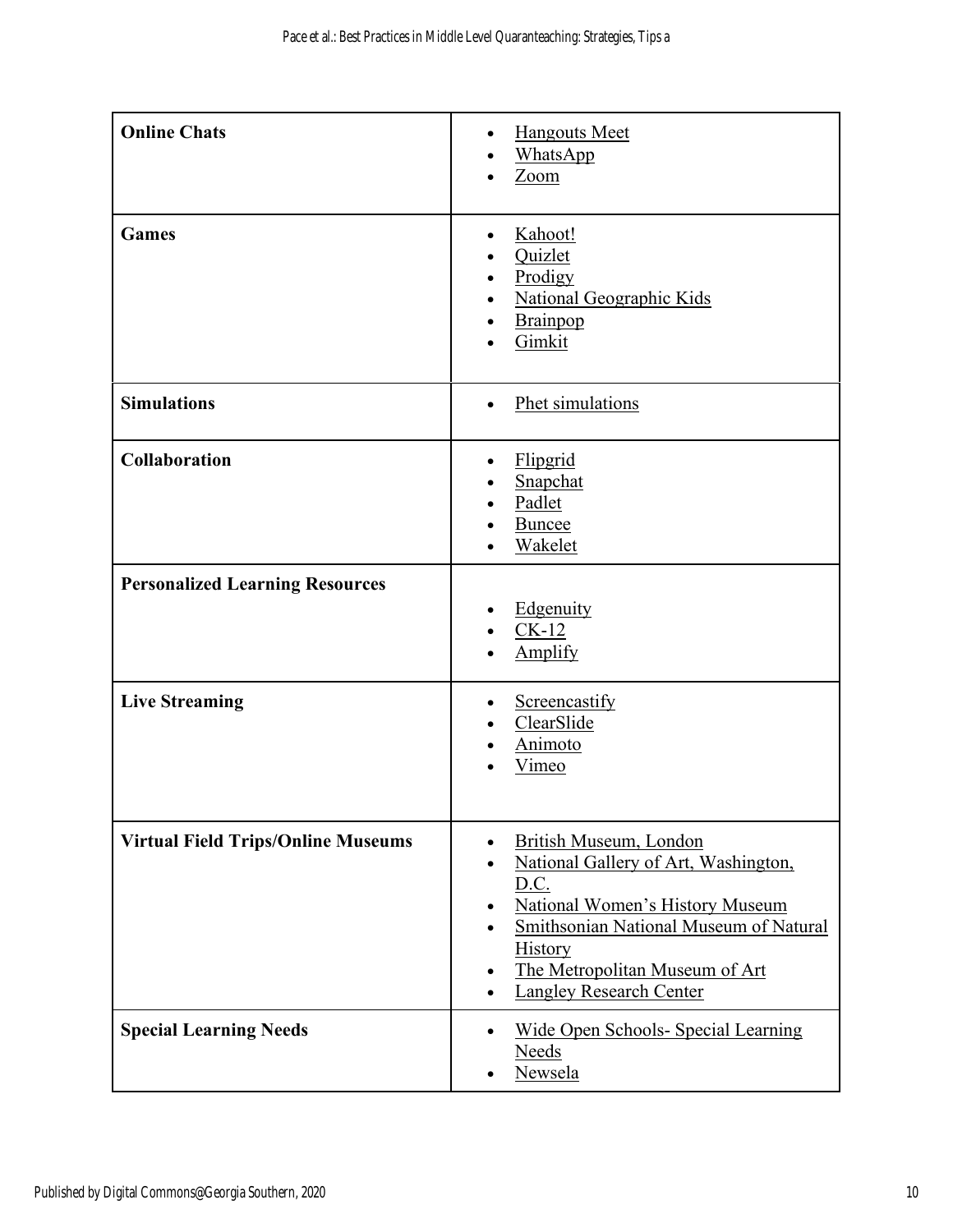| <b>English Learners</b>                                        | Wide Open Schools- ELL<br>Free Rice - Vocabulary Games<br>$\bullet$<br>Write and Improve<br>$\bullet$<br><b>ESL</b> Lounge<br>English Grammar Guide |
|----------------------------------------------------------------|-----------------------------------------------------------------------------------------------------------------------------------------------------|
| Assessment                                                     | Go formative<br>Plickers                                                                                                                            |
| <b>Instructional Platforms</b>                                 | Nearpod                                                                                                                                             |
| <b>Other Instructional Resources</b>                           | PBS Learning Media<br>We Are Teachers<br>Scholastic Learn at Home                                                                                   |
| <b>Assistance with Access to</b><br><b>Technology/Internet</b> | <b>National Digital Inclusion Alliance</b><br>EveryoneOn                                                                                            |

# **References**

Anderson, L. H. (2011). *Fever 1793*. Simon and Schuster.

- Betts, K. (2009). Lost in translation: Importance of effective communication in online education. *Online Journal of Distance Learning Administration, XII(*II). [https://www.westga.](about:blank) [edu/~distance/ojdla/summer122/betts122.html](about:blank)
- Darby, F. (2020). How to be a better online teacher. *Chronicle of Higher Education* [Advice Guide]. [https://www.chronicle.com/interactives/advice-online-teaching](about:blank)
- Flipped Learning Network (2014). *Definition of flipped learning*. [https://flippedlearning.org/](https://flippedlearning.org/%20definition-of-flipped-learning/)  [definition-of-flipped-learning/](https://flippedlearning.org/%20definition-of-flipped-learning/)
- Goodyear, P., Salmon, G., Spector, J. M., Steeples, S., & Tickner, S. (2001). Competences for online teaching: A special report. *Educational Technology Research and Development, 49*(1), 65-72.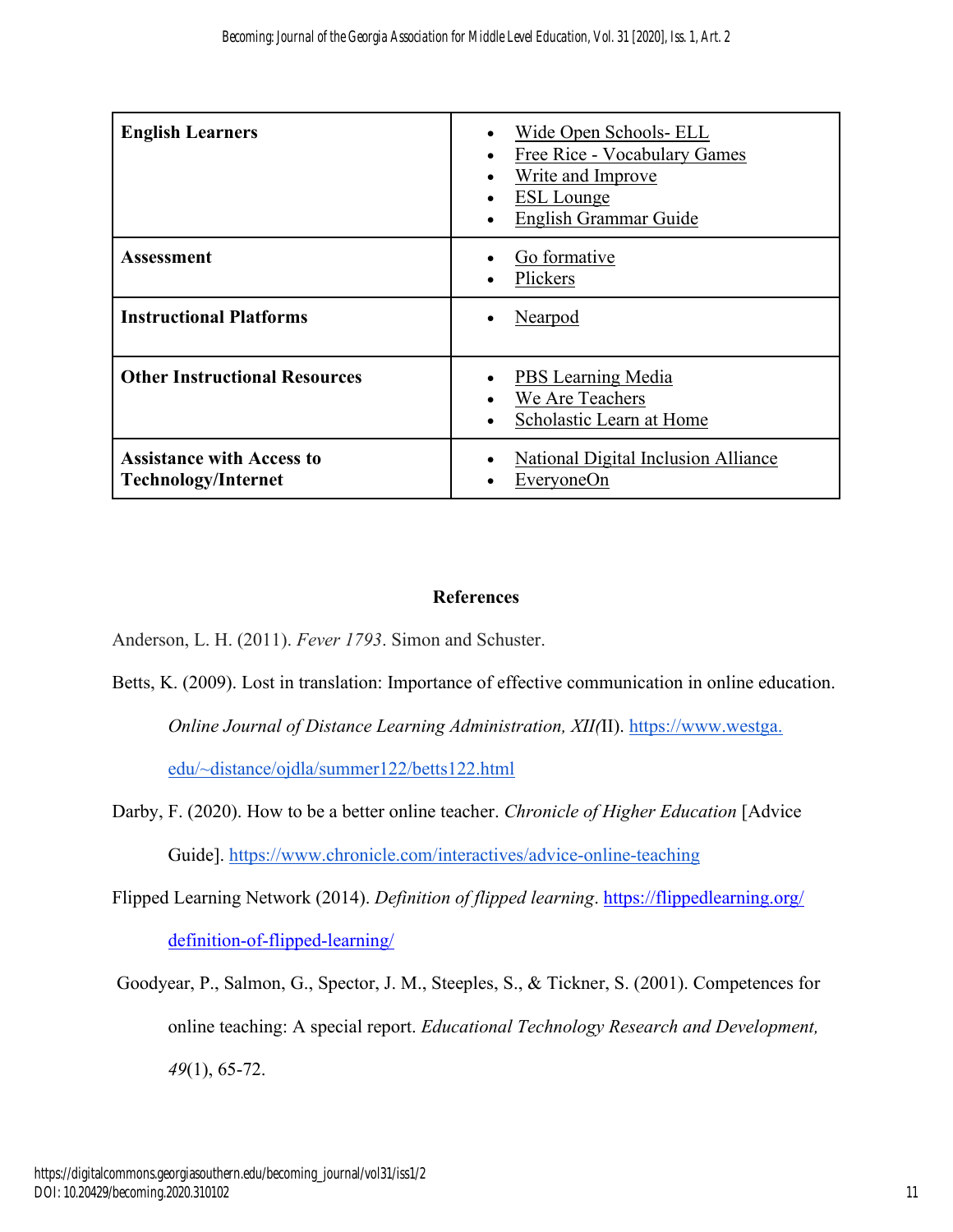- Guthrie, J. T., & Davis, M. H. (2003). Motivating struggling readers in middle school through an engagement model of classroom practice. *Reading & Writing Quarterly*, *19*(1), 59-85.
- International Literacy Association. (2020). *What's hot in literacy?* [Research Report]. Retrieved from International Literacy Association website: https://literacyworldwide. org/ docs/ default-source/resource-documents /whatshotreport 2020\_final.pdf
- Messer, J. (2020). Turning it inside out: Independent reading in the middle school classroom, *Illinois Reading Council Journal*, *48*(2), 3-18.
- National Middle School Association [NMSA]. (2010). *This We Believe: Keys to Educating Young Adolescents*. Author.
- Pace, C. L., & Pettit, S. K. *How to "F-L-I-P" your middle grades classroom*. Association for Middle Level Education. [http://www.amle.org/TabId/270/ArtMID/888/ArticleID/](about:blank) [1138/How-to-%e2%80%9cF-L-I-P%e2%80%9d-Your-Middle-Grades-Classroom-.aspx](about:blank)
- Ratliff, K. (2018). Building rapport and creating a sense of community: Are relationships important in the online classroom? *Internet Learning Journal*, 31–48.
- Skloot, R. (2017). *The immortal life of Henrietta Lacks*. Broadway Paperbacks.
- Tarshis, L. (2014). *I survived the destruction of Pompeii, AD 79* (I Survived #10). Scholastic.
- Tarshis, L. (2011). *I survived the sinking of the Titanic, 1912 (I Survived #1)*. Scholastic.
- Wormeli, R. (2020, April 9). COVID-19: Assessing and grading concerns during remote learning- what's the helpful thing to do? [Webinar][.](about:blank) https://www.amle.org/Services [Events/Webinars/040920/tabid/1197/Default.aspx](about:blank)

# Additional Resources

Scholes, E., & Bloch, T. (2020). Association for Middle Level Education. *Tips for selecting*